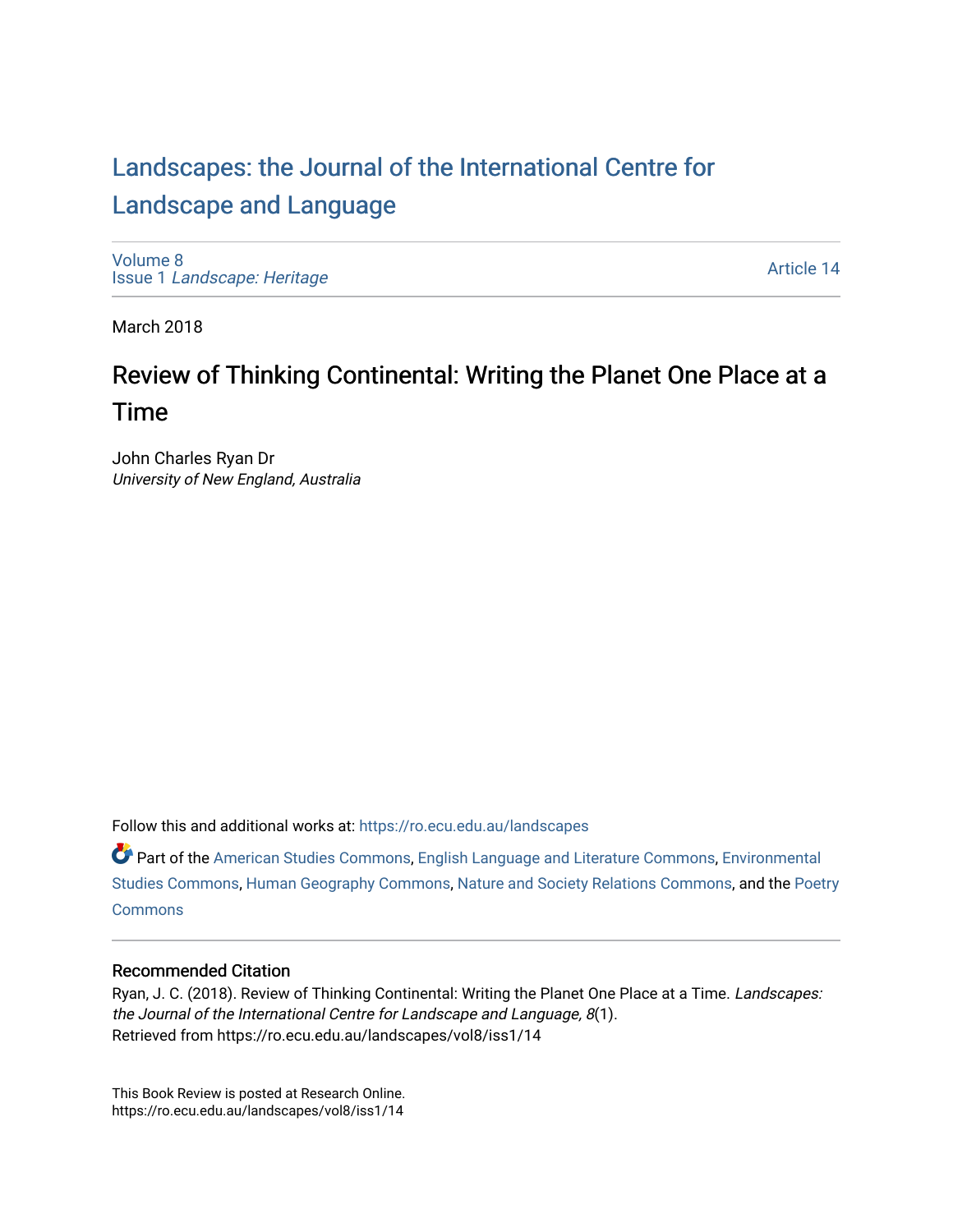# **Review of** *Thinking Continental: Writing the Planet One Place at a Time* **(Lincoln, NE: University of Nebraska Press, 2017) Edited by Tom Lynch, Susan Naramore Maher, Drucilla Wall and O. Alan Weltzien**

*John Charles Ryan (University of New England)*

Through the interplay of the creative and the critical—in which both modes of ecological writing exist side by side, in exchange with one another—*Thinking Continental* presents a timely and distinct contribution to the blossoming of the environmental humanities. The volume consists of three parts, Ground Truths, Watershed Ways and Planetary Currents, each of which ends with a lyrical coda of poems from leading writers on environment, ecology, place, region and the nonhuman. Cross-disciplinary and, moreover, cross-genre, *Thinking Continental* enlarges the spectrum of recent theoretical work in the environmental humanities, notably Robert Emmett and David Nye's *The Environmental Humanities: A Critical Introduction* and Ursula Heise, Jon Christensen and Michelle Niemann's *The Routledge Companion to the Environmental Humanities*, both works published in 2017.

This dynamic volume hinges on the contrapuntal movement between the more academic-in-voice and research-intensive chapters; reflective, personal, experientiallybased essays; and, of course, poetry encompassing a far-reaching range of themes and styles. The collection's polyvocality coalesces around the possibility of *thinking continental*. In their Introduction, Lynch, Maher, Wall and Weltzien define this organising concept as "the capacity to think between scales, to connect the local with the planetary" (xv), signifying "the chronic interpenetration of the planetary with the local" (xxi). As the editors contend, *thinking continental* represents a riposte to the misleading yet entrenched dichotomies of "local-global, cosmopolitan-provincial, place-planet" (xiii) inherent to many theorisations of topographical situatedness and de-situatedness—place coupling and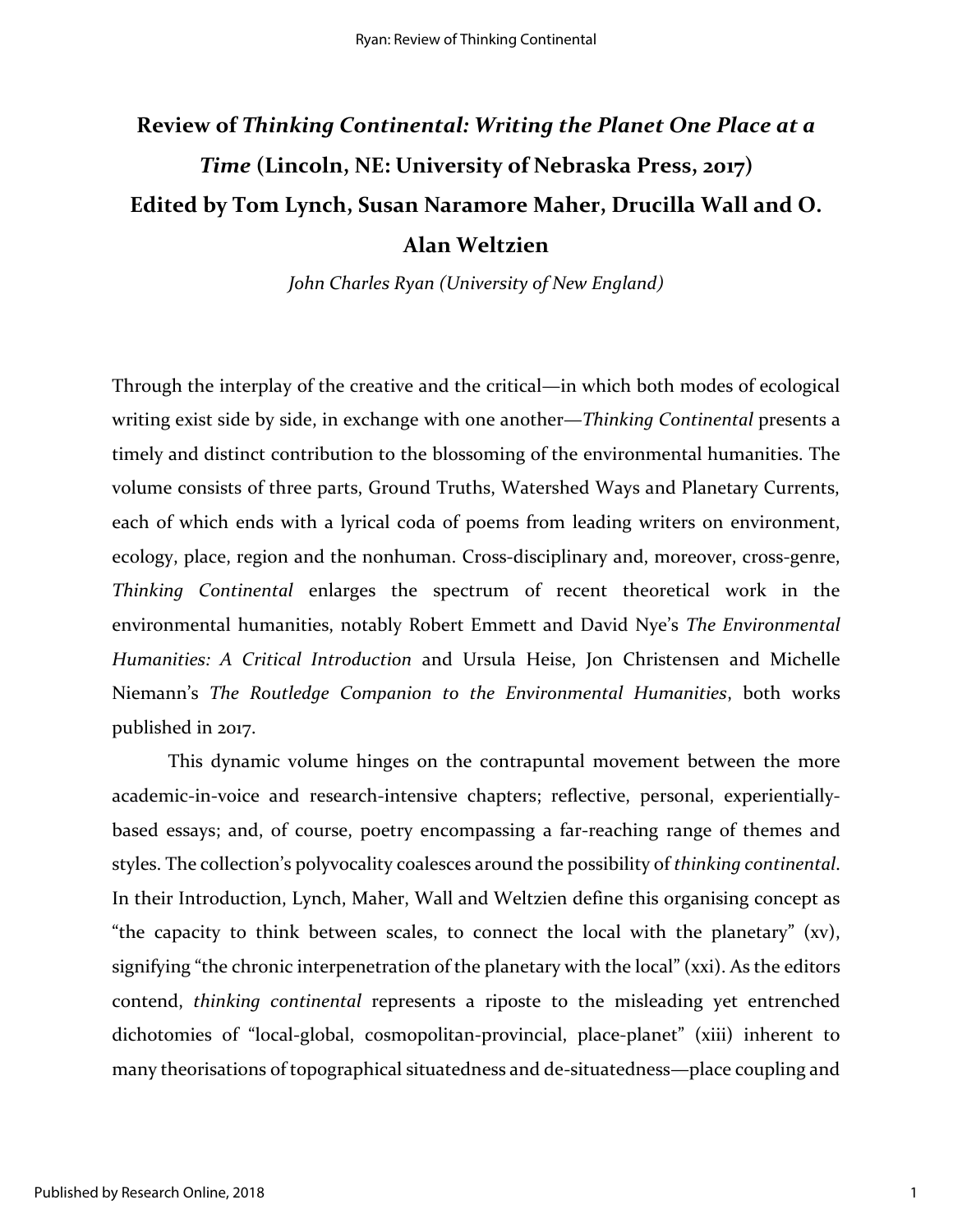decoupling—including, for instance, Heise's *eco-cosmopolitanism* and Mitch Thomashow's *cosmopolitan bioregionalism*.

When I first read the title, I linked the volume to Aldo Leopold's phrase "thinking like a mountain" (129–33). In *A Sand County Almanac, and Sketches Here and There* (1949), Leopold asserts that "every living thing (and perhaps many a dead one as well) pays heed to that call" of the mountain (129). In this brief section of the book, Leopold proposed a kind of Heideggerian listening to the world as a medium for *thinking-with* and *thinkinginto* in contrast to a thinking *about* or thinking *of* that would promulgate a split between perceiving subject (the human) and perceived object (the other-than-human). The Leopoldian premise of *thinking like a mountain* centres on the possibility of thought becoming thought when the object of thought becomes a thinking subject. In this manner, *Thinking Continental* challenges the rift, within contemporary environmental scholarship, between the "staying put ethos" and more "global, cosmopolitan, or planetary perspectives" (xi). Rather than shying away from an ever more globalized planet, the practice of *thinking continental* draws attention to—and engages with—the multiple scales of affect and effect between all beings existing in a place.

In its reference to the scales, contexts and manifestations of place in non-binary terms, *thinking continental* aligns with John Kinsella's recent call for "polysituatedness," but without rejecting seminal thought in place-thinking, particularly bioregionalism (Berg). As I interpret the premise, *thinking continental* involves the projection of oneself an expression of profound identification—into the polyscalar textures of the other-thanhuman domain. At the same time, the term implies a sentient, cognizant, cogitating world or, put differently, the thinking that is performed by "the continental," irrespective of our thinking *about* it. It is the expression of a radical form of empathy—neither restricted to the local, nor rendered abstract by the global—that is central to this volume and particularised in each of the essays and poems.

Drucilla Wall's chapter, "Life on the Western Edge of It All: Conceptions of Place in Tess Gallagher's Lough Arrow Poems," is exemplary of a reflective scholarly approach to *thinking continental* (274–88). Wall begins by narrating her initial encounter with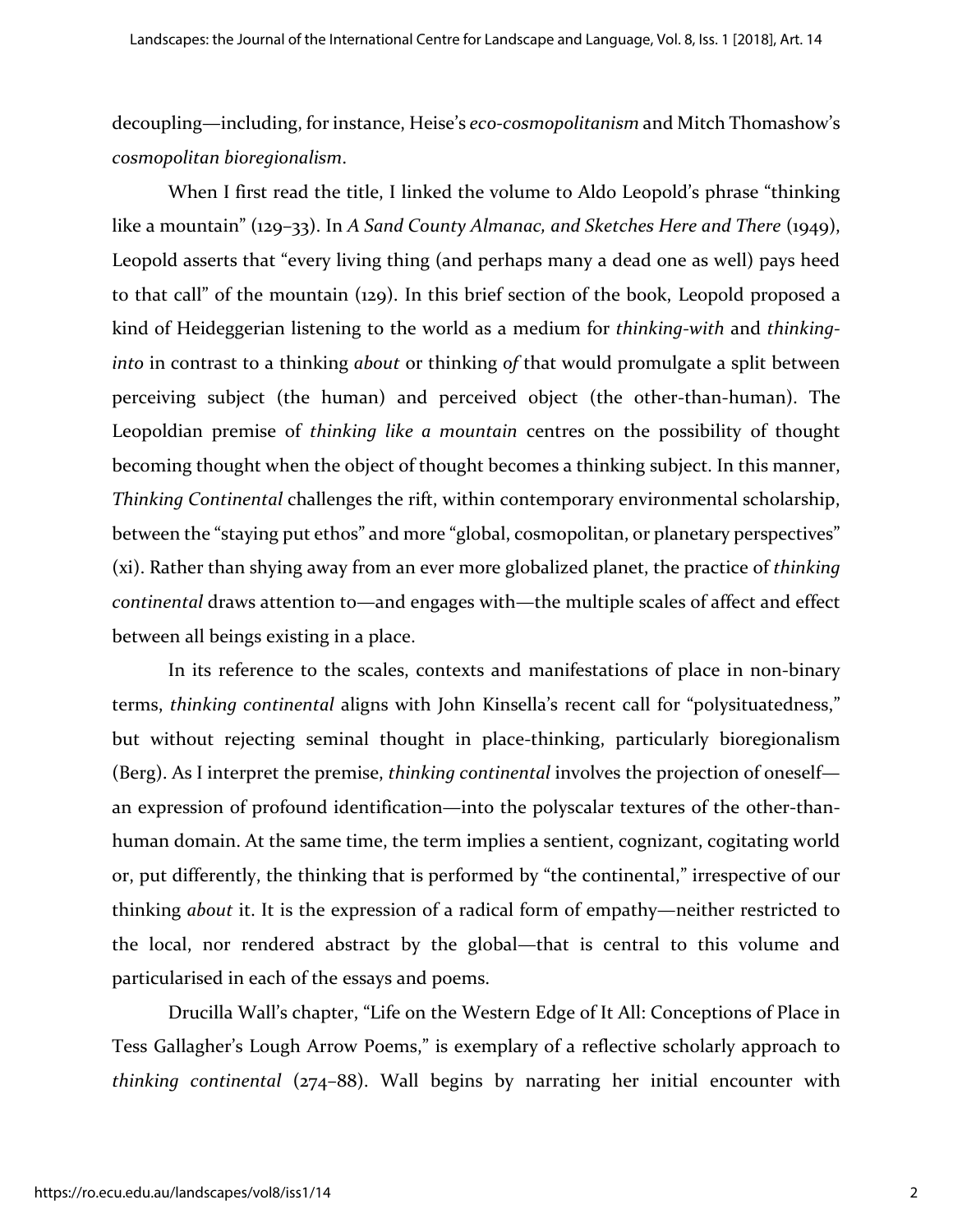American poet Tess Gallagher's poetry through a locus she shared with the poet: Lough Arrow, County Sligo, Ireland. Wall summons the concept of "multiple Wests" (277) in elaborating the "larger system of discourse, beyond the national imaginary, pointing in many directions at once" (278) out of which Gallagher's writing emerges. Wall's nuanced exploration reinforces how a critical-creative nexus within the environmental humanities makes it possible for signifiers from non-Anglophonic languages and traditions to enter English discourse in order to communicate facets of ecological being-in-the-world that might otherwise be difficult or impossible to articulate. This is evident in her invocation of the Irish language term *dinnseanchas* to denote "the lore of place [embracing] a totality of topography, history, geology, animal life, nonhuman spirit beings, and human impact on a place" (278).

Similarly, in his chapter "Pathways of the Yellowstone," Bernard Quetchenbach borrows the term *Zugunruhe* from German biologists for "the characteristic urge that spurs migration" (180) in, for instance, lark buntings, longspurs, phalaropes and other avian peripatetics. For Quetchenbach, birds *think continental* through their advanced sensitivities to magnetic impulses and celestial patterns. At the conclusion of the chapter, the "irresistible impulse to move on" (180) provokes a crucial question: "Why wouldn't those titanic creative forces that shape the planet sometimes put bird or bear in motion? Or erupt into a people's story of itself, taking shape as a mythic purpose or triggering a poet's imagination" (191). Understanding Yellowstone through the prism of *Zugunruhe*, thus, offers a basis for conceptualising the immense forces of the continental as inhering within the nuances of the local. Also with a view towards semiotic expansiveness, Andrea Benassi, in "Imagining the Memory of the Earth: Geo-Site and the Aesthetic of the Anthropocene," invokes *réseau* networks of "human and nonhuman actors" (76).

One of the key debates in the environmental humanities is the extent to which a rapprochement between the arts, humanities and sciences is possible, given their markedly divergent epistemologies, methodologies, languages and traditions. After all, as the editors explain, current ecological challenges require "the keen insights not only of scientists but of poets, humanists and social scientists as well" (xv). As illustrations of productive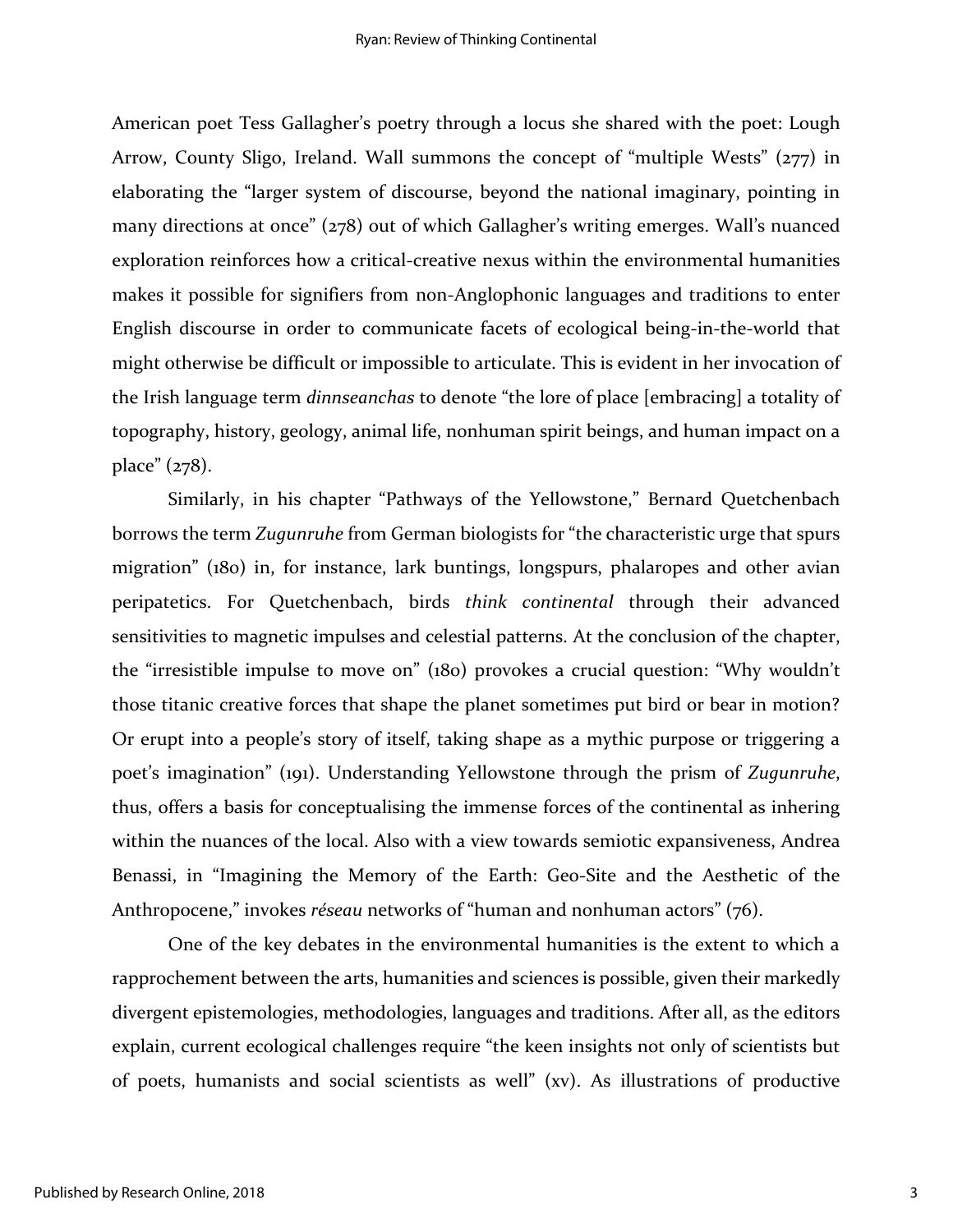convergence between disciplines, two chapters stand out. The first, O. Alan Weltzien's "Three Stations Along the Ring of Fire," is written by a poet and humanist, whereas the second, Harmon Maher's "The Deepest Layer," comes from the geological tradition. Weltzien furnishes an engrossing account of the Ring of Fire, Ring of Subduction Zones or Circum-Pacific Belt, a 40,000-kilometre zone of the Pacific Ocean characterised by frequent earthquakes and volcanic eruptions. The author formulates a narrative approach to the macroregion, "Earth's largest place" (17), vis-à-vis three sites—Mount Rainier, Mount Fuji and Chimborazo—and concludes that the "primal unity" of the Gondwanan continent is also a unity of consciousness, cognition and corpus (28). For Weltzien, to be sure, "this macroregion returns us to our own region, above all our own body" (28).

Companionably, Maher posits "layered thinking" as "fundamental to the earth, part of its essential fabric" and comprising the sedimentary and metamorphic, the "concordant and discordant, tilted and overturned" (33). Through layered thinking, it is possible to render deep time accessible to perception and consciousness. In making a case for the significance of layering, Maher's chapter incorporates striking panoramic images of layered geological formations. To be certain, the geological, geographical and cartographical emphasis of many chapters in the book appears prominently in Nessa Cronin's "Deep Mapping Communities in the West of Ireland." Cronin understands community mapping as "an act of expressing and making tangible that which is tacit and often remains intangible, inaudible, and invisible to people 'outside' of the immediate community or local" (47). In her view, deep mapping facilitates ground truthing as the scientific verification of data sets (48, 53). Cronin's analysis of the X-PO Mapping Group, dedicated to the "tracing, naming and mapping of every house and ruin in the parish of Kilnaboy" (50) in County Clare, Ireland, exemplifies the heterogeneous texts, artefacts and objects of study made available through an environmental humanities framework, while intersecting with recent developments in the digital environmental humanities (see, for example, Travis and von Lünen) and geocriticism (Tally and Battista).

In addition to its creative-critical trajectory, *Thinking Continental* includes a collection of thirty-nine poems, each of which contributes lyrically to the theoretical focus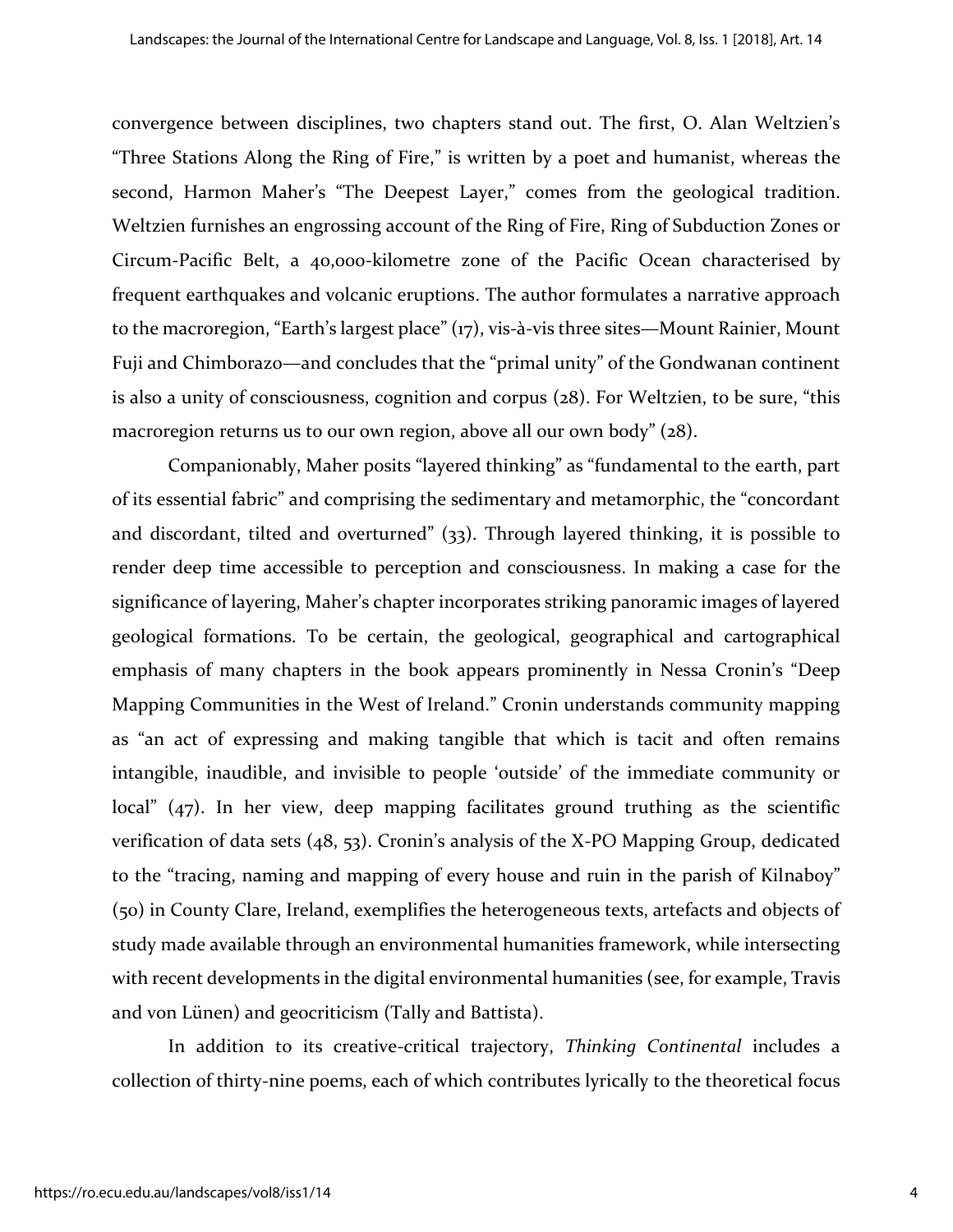of the volume through elegiac and celebratory modes of address. Twyla Hansen's "Communion," for instance, contributes a sense of the natural world as sacred—though tinged with loss and mourning—to the formulation of *thinking continental*:

Could any place be more sacred? Once-treeless plain where the first people sipped from that cool spring down in the field, where the graves of Native children dotted those hills. (116, lines 16–20)

[…]

Those fields now a factory of corn and soybean, no trace of livestock or silo...  $(117, \text{lines } 26-28)$ 

In narrativising the effects of industrial agriculture, Hansen's poem can be regarded as an antipastoral work. Yet, other poems construe the natural world as an assemblage of thinking subjects. Kimberly Blaeser's "Sutra, in Umber" relates that "Each burr, each blade of copper grass / remembers. And soon every black bark knot becomes eyes" (120, lines 24– 25). From my perspective, one of the potentialities of poetry—as distinct from other genres and forms of art—is its capacity to mediate *thinking-with* grass, trees and other nonhuman Others.

The poetry contained in the volume crystallises the various dimensions of *thinking continental.* In Alice Azure's "Portage" (254), the ultimate inclination of the mind, imagination and spirit, is to return to ancestral places, whereas Linda Hogan reminds us that "When the body wishes to speak, she will / reach into the night" (320, lines 1–2). Still, another highpoint of the volume's poetry is Walter Bargen's "Ornithological Perspectives,"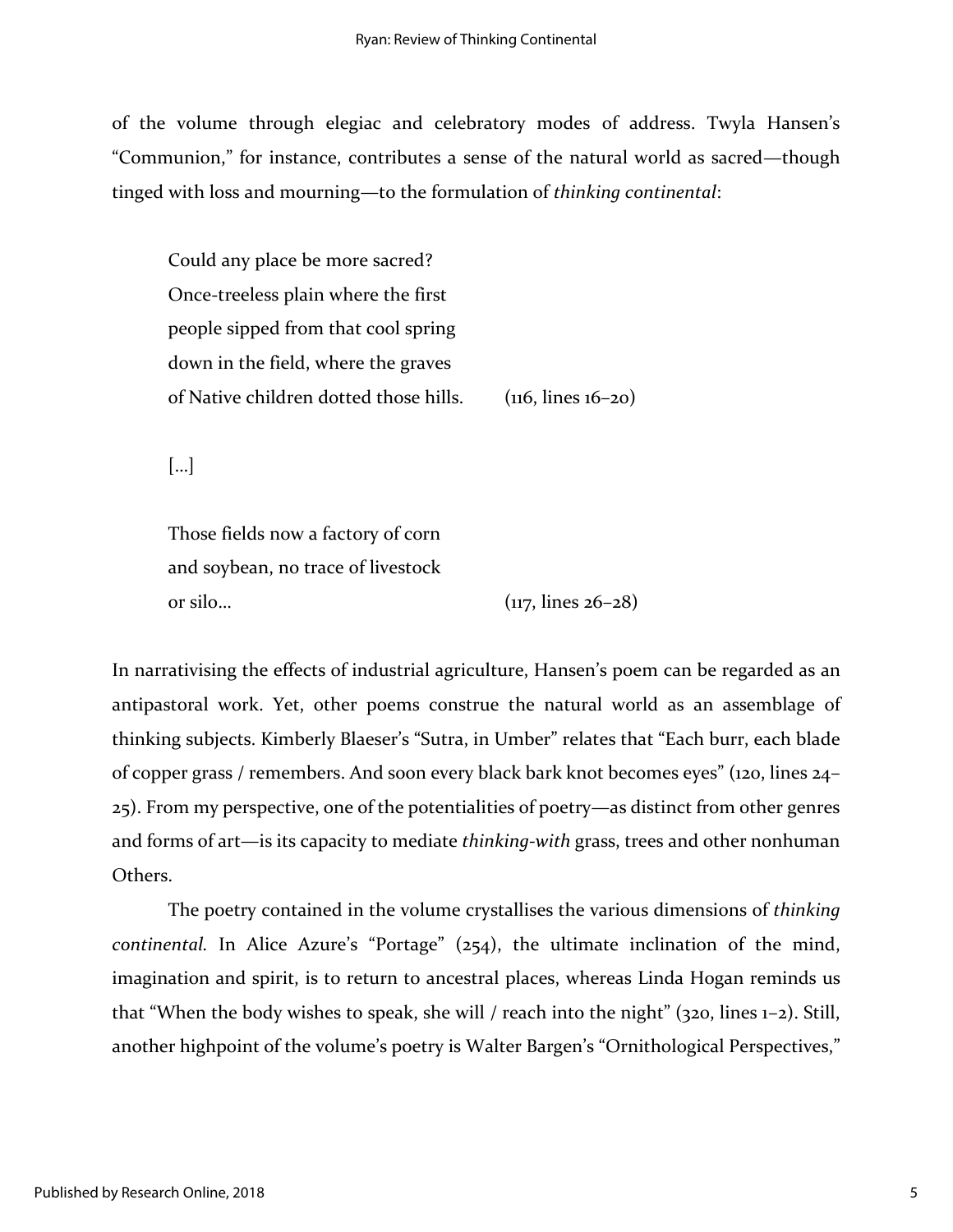reinforcing the figure of the avian as an embodiment of thinking, being *and* doing continental (313–14).

Despite its many praiseworthy strengths, one of the limitations of the volume is its overarching focus on European (Italian, Irish) and North American (Canadian, US-American) landscapes and writers. What might it mean to extend *thinking continental* to African, Asian, South American and other global contexts? Notwithstanding these continental absences, international scholars in the environmental humanities, ecocriticism and place-based creative studies will find the volume of relevance to their own environments, ecologies, places, regions and nonhumans. As the diverse contributions make clear, "the chronic interpenetration of the planetary with the local" (xxi) can be illuminated through a parallel "chronic interpenetration" of the creative and the critical.

#### **Works Cited**

- Berg, Peter. *The Biosphere and the Bioregion: Essential Writings of Peter Berg*. Eds. Cheryll Glotfelty and Eve Quesnel. New York: Routledge, 2015.
- Emmett, Robert and David Nye. *The Environmental Humanities: A Critical Introduction*. Cambridge, MA: The MIT Press, 2017.
- Heise, Ursula. *Sense of Place and Sense of Planet: The Environmental Imagination of the Global*. Oxford: Oxford University Press, 2008.
- Heise, Ursula, Jon Christensen and Michelle Niemann, eds. *The Routledge Companion to the Environmental Humanities*. London: Routledge, 2017.
- Kinsella, John. *Polysituatedness: A Poetics of Displacement*. Oxford: Oxford University Press, 2017.
- Leopold, Aldo. *A Sand County Almanac, and Sketches Here and There*. Oxford: Oxford University Press, 1987. Originally published in 1949.
- Tally, Robert and Christine Battista, eds. *Ecocriticism and Geocriticism: Overlapping Territories in Environmental and Spatial Literary Studies*. Houndmills: Palgrave Macmillan, 2016.